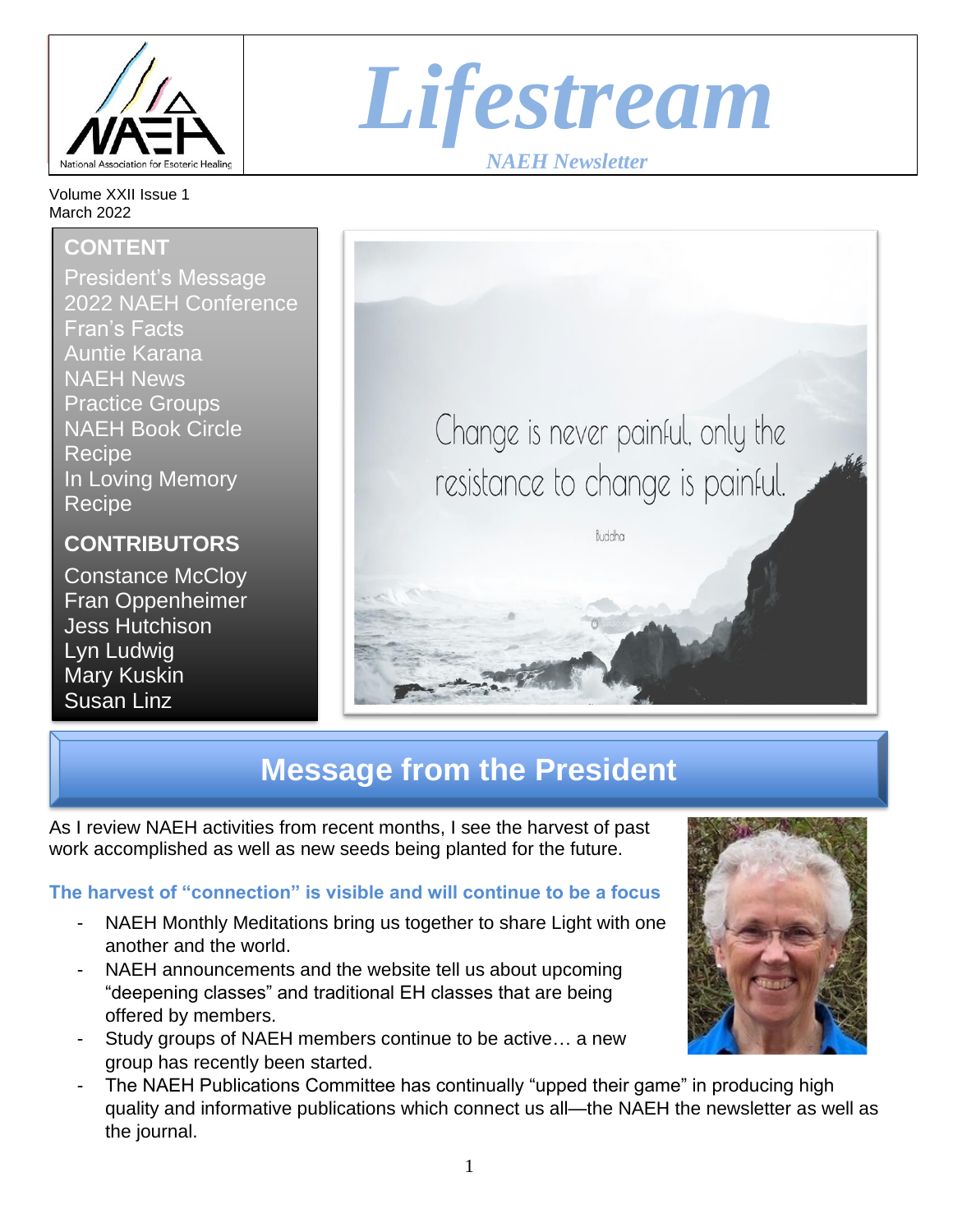- The Education Committee recently posted new Esoteric Healing brochures on the website which will connect EH to people who are unfamiliar with it.
- Other NAEH committees include Certification, Membership, Research Group, and Education. They all provide ongoing services that connect us in numerous ways.
- The 2022 NAEH Conference will bring us all together virtually April 22–23. Registration has begun. Be sure to share conference announcements with your friends… More connections!

#### **New seeds are also being planted at the NAEH**

The 2022 Esoteric Astrological reading for the NAEH by Mary Connelly made it clear that major changes are occurring on cosmic, global, group and individual levels; these changes are also impacting the NAEH (see astrological reading located under Member Resources). Starting in January, the Board of Directors initiated a process of "deep Soul searching" to imagine the future of the NAEH. A "visioning process" of meditations and activities is providing guidance to the Board to support the evolution of the NAEH. A few of the questions the Board has meditated on include: Why are we with NAEH? What are we (the NAEH) trying to accomplish? Are we (the NAEH) on the right track? What does NAEH look like in 2022? What does NAEH look like in the future?

The meditations have been very fruitful, and the Board will be meeting in person in May to continue the visioning process and planning for NAEH. NAEH committees will also be contributing to the visioning process. Importantly, there will be a visioning activity for members and attendees to participate in at the 2022 NAEH Business Meeting, which takes place on Sunday, April 24 at 11:00 a.m. ET.

The NAEH exists within a diverse, dynamic world. At this moment the planet, its people and kingdoms are going through turbulent times and challenges that the Wisdom tells us will ultimately lead to transformation. Howard Thurman, in his book "Meditations on the Heart," refers to these times as the "growing edge." He tells us:

"Look well to the growing edge. All around us worlds are dying, and new worlds are being born; all around us life is dying and life is being born. The fruit ripens on the tree, and the roots are silently at work in the darkness of the earth against a time when there shall be new leaves, fresh blossoms,



green fruit. Such is the growing edge!"

While there can be great difficulty there can also be great Light, and we've seen evidence of this all across the world. As Esoteric Healers we know that we are "Points of Light," and we recognize the Light in others. This in itself is helpful as we support one another to maintain our "balance" while living on the growing edge. In these times, when we focus on what is ours to Be and do, we also receive glimpses of the Light that is present and coming.

The NAEH is a vehicle for this Light. We join other members of the New Group of World Servers to bring Light in its many forms, practical and spiritual, to our world. As visioners, we ask the question: How might we as individuals and as NAEH members share our Light?

In closing, this is my final letter as president of the NAEH. I am grateful for the privilege it has been to lead this organization during the past two years in collaboration with so many amazing people. There is great strength here and there is a bright future.

Many thanks, a ton of blessings, and much love, Constance McCloy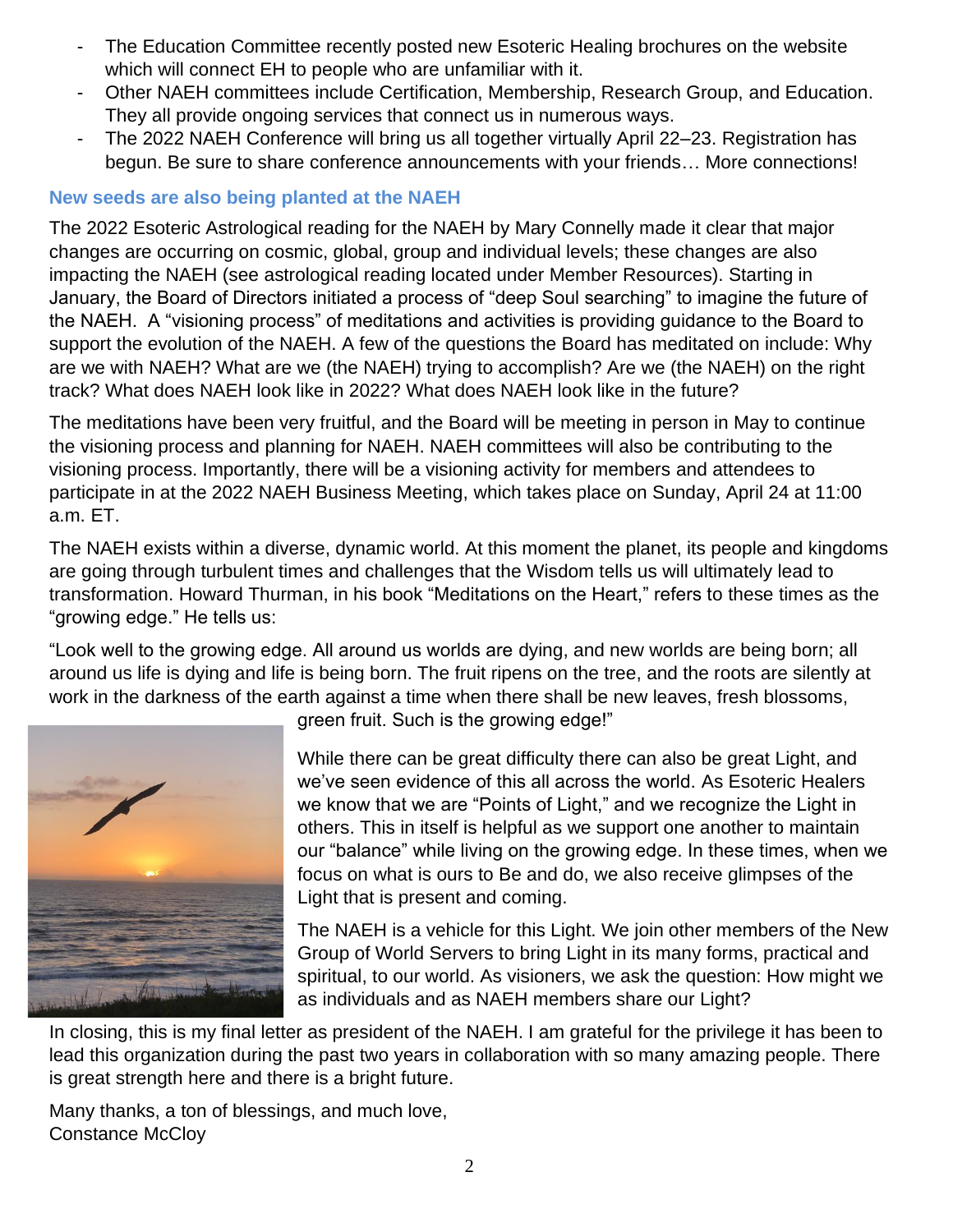## **2022 NAEH e-Conference**

### **Exploring Spiritual Purpose April 22–23**

Exploring Spiritual Purpose is a big topic. The e-Conference will provide several experiential activities to lead us through this exploration.

**Transitions.** Individually, globally, and cosmically, we are all going through transitions

at a tremendous pace. Two conference presentations will address this topic. New this year: attendees will be asked to submit their own ideas and experiences they've found helpful when navigating their own

transitions (chat submissions during breaks, with shared document of submissions).

**Exploring spiritual purpose also involves personality integration.** Two Esoteric Healing practicals will address the topics of alleviating worry, providing support when people get "stuck," and supporting personality – soul integration and spiritual purpose.

#### Register today! Visit **[www.info@naehonline.org](http://www.info@naehonline.org)** click on the Conference tab, click on Register.

#### **New this year: multiple "How-To" activities.**

To know ourselves better, to open to creativity and to explore spiritual purpose, attendees will have the opportunity to choose one of four activities: The Art of Spiritual Journaling; Esoteric Astrology; Integrative Breathwork; or Spiritual Dance/Movement. Concurrent activities will be recorded and included as part of conference videos to view later.

> **Meditations.** Creative, guided, chanting, and esoteric meditations are great ways to open the soul to explore spiritual purpose. We are changed when we meditate together.

**World Service: Our Duty and Responsibility as Esoteric Healers.** Al Florey, author and teacher of the Ageless Wisdom Teachings, will speak on this important topic.

#### **Attend the 2022 NAEH Business Meeting!**

The day after the e-Conference, we will gather for the 2022 NAEH Business Meeting from 11:00 a.m.– 1:00 p.m. ET. We will meditate together, catch up on the NAEH news and activities, announce the new Board of Directors, and welcome Bonnie Dysinger as the new President! Unique to this year's gathering, we will break into small groups for a "visioning activity" to support the creation of the NAEH of the future.

All are welcome to attend!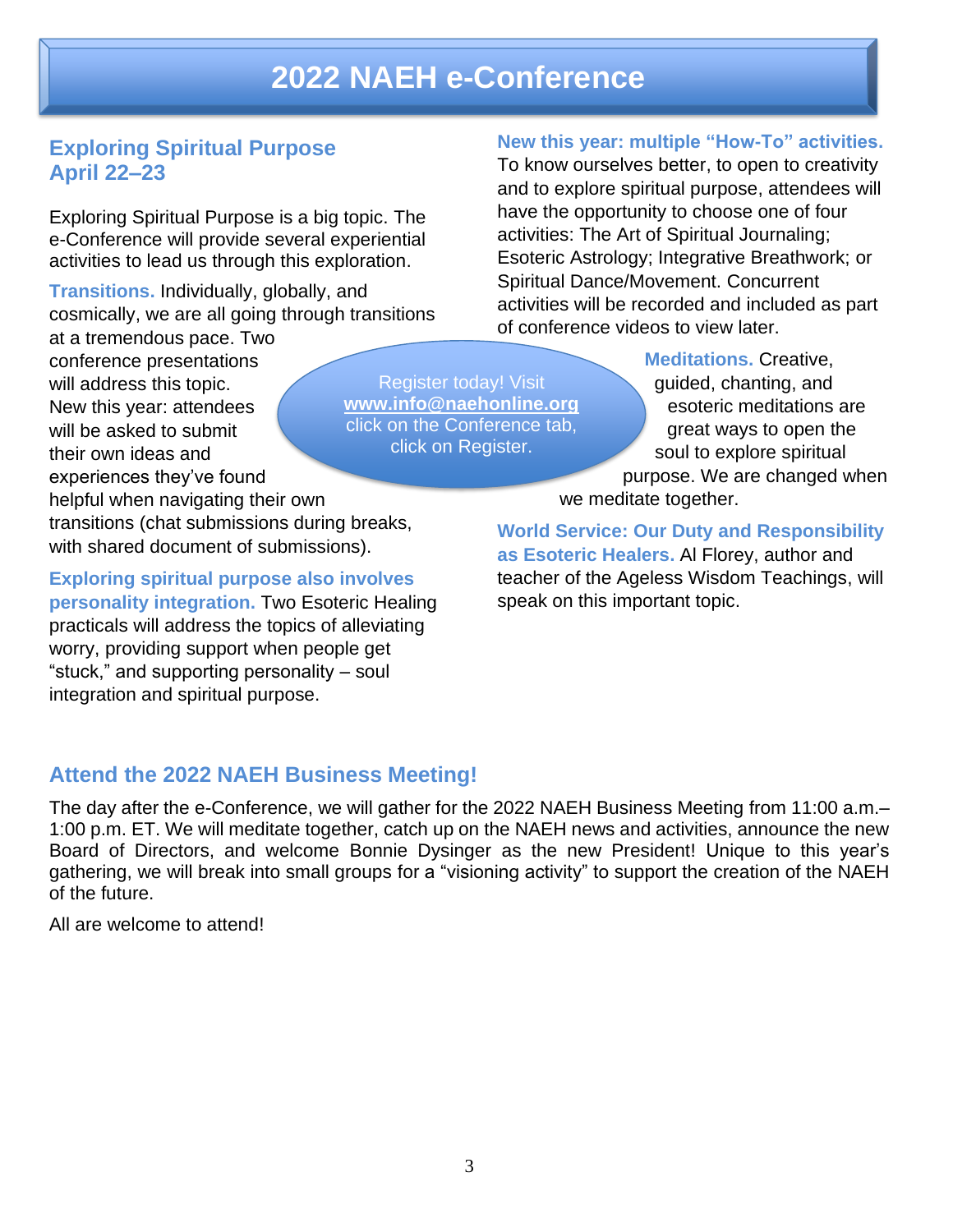## **Fran's Facts**

As Esoteric Healing facilitators we will inevitably encounter people who have various disease processes or conditions. Although we do not treat or diagnose these conditions, it is in the best interest of both the client and practitioner to be familiar with some of these ailments. In this column I will focus on some of the more common conditions that we may see in our practices and explore them from both a physical and metaphysical perspective.

#### **Focus on Peripheral Neuropathy**

Peripheral neuropathy is a condition that affects more than 3 million people in the U.S. every year, causing weakness, numbness and pain from nerve damage, usually in the hands and feet. It can also affect other areas and body functions including digestion, urination and circulation. This is due to damage to the nerves located outside of the brain and spinal cord, called peripheral nerves.

The peripheral nervous system sends information from the brain and spinal cord (the central nervous system) to the rest of the body. The peripheral nerves also send sensory information back to the central nervous system. Peripheral neuropathy can result from traumatic injuries, infections, metabolic problems, inherited causes and exposure to toxins. One of the most common causes is diabetes. Some other possible causes of peripheral neuropathy are alcoholism, vitamin deficiency or poor nutrition, certain kinds of cancer and the chemotherapy used to treat them, autoimmune diseases that attack the nerves, Lyme disease, shingles or AIDS. People with peripheral neuropathy generally describe the pain as stabbing, burning or tingling. In many cases, symptoms can improve, especially if caused by a treatable



#### **Fran Oppenheimer RN, LMT, CPEH**

condition. Medications can reduce the pain of peripheral neuropathy. Every nerve in the peripheral system has a specific function, so symptoms depend on the type of nerves affected.

Nerves are classified into:

- Sensory nerves that receive sensation, such as temperature, pain, vibration or touch from the skin;
- Motor nerves that control muscle movement; and
- Autonomic nerves that control functions such as blood pressure, perspiration, heart rate, digestion and bladder function.

Signs and symptoms of peripheral neuropathy might include:

- Gradual onset of numbness, prickling or tingling in the feet or hands, which can spread upward into the legs and arms
- Sharp, jabbing, throbbing, or burning pain
- Extreme sensitivity to touch
- Pain during activities that shouldn't cause pain, such as pain in your feet when putting weight on them or when they're under a blanket
- Lack of coordination and falling
- Muscle weakness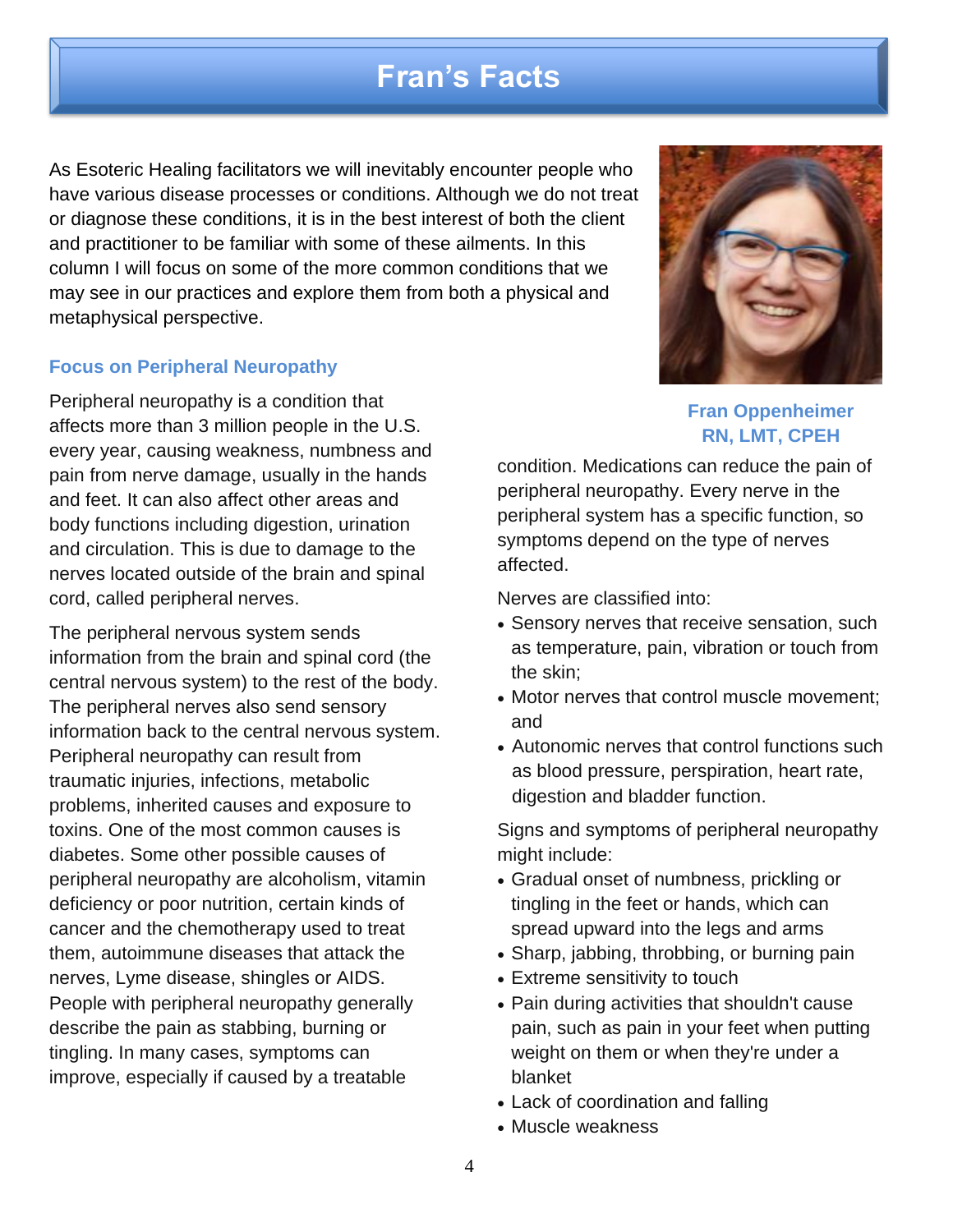- Feeling as if one is wearing gloves or socks when they are not
- Paralysis if motor nerves are affected

If autonomic nerves are affected, signs and symptoms might include:

- Heat intolerance
- Excessive sweating or not being able to sweat
- Bowel, bladder, or digestive problems
- Drops in blood pressure, causing dizziness or lightheadedness
- Peripheral neuropathy can affect one nerve

(mononeuropathy), two or more nerves in different areas (multiple mononeuropathy), or many nerves (polyneuropathy). Carpal tunnel syndrome is an example of mononeuropathy. Most people with peripheral neuropathy have polyneuropathy.

Medical treatment for peripheral neuropathy depends on the cause of the condition but may include various medications and pain relievers. In addition, adequate exercise, yoga, tai chi, good nutrition, controlling blood sugar levels and quitting smoking may all be helpful.

#### **NEUROPATHY SYMPTOMS**



The symptoms of peripheral neuropathy may lessen or go away over time, but in some cases they never go away. If there is numbness in the feet or legs, it is important to wear socks and shoes to protect the feet from injury.

### **Esoteric Healing considerations**

In addition to assessing the entire energy system for areas of restriction and imbalance and addressing these areas accordingly, some more specific focus related to Peripheral Neuropathy may include:

- BC + spine
- Alta major + spine
- Alta major + peripheral nervous system sweep + Ray 1 and/or Ray 3
- Esoteric craniosacral protocol
- HC + circulation + Ray 2
- HC + hand minors; CC + hand minors
- $HC + foot$  minors:  $CC + hand$ minors
- TC + lymphatic system protocol
- + Ray 3
- Grounding triangles
- CC + spine/nerves + Ray 1

An EH approach may also include specific attention to areas of the body related to the cause of the neuropathy.

Fran Oppenheimer is a certified practitioner and accredited teacher of Esoteric Healing. She has been actively practicing the healing arts for more than 25 years. She is also a Registered Nurse and Licensed Massage Therapist and delights in exploring the physical and metaphysical connections to dis-ease in the body. Fran has an active practice both in the U.S. and internationally.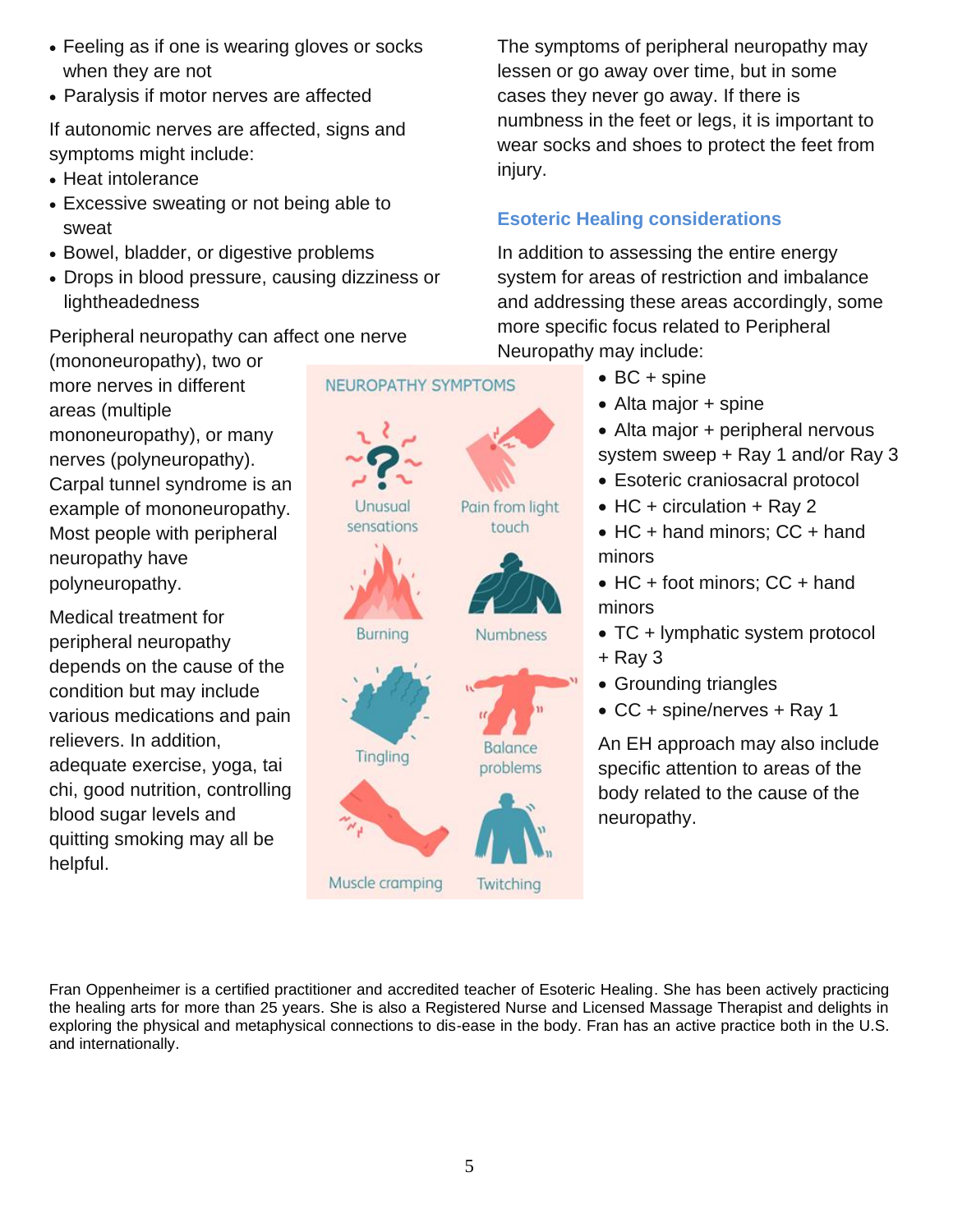## **Ask Auntie Karana**

#### Dear Auntie,

I have a friend who recently traveled to visit family out of town. Unfortunately, she fell backwards while volunteering to support efforts of a local Ukrainian organization. She suspects that she either bruised or potentially fractured a rib on the left posterior side of her ribcage. I should mention that my friend is a retired orthopedic nurse and is probably self-treating.

At this point she is unable to sit in one position for the duration of the car ride back home, which takes around 6–7 hours. This injury has her feeling very frustrated, since she is a strong, independent woman who is very active and always has a full schedule. The best medicine is probably rest, which is difficult since she's not used to having others take care of her. How can I be of support during her healing

process? She is open to Esoteric Healing.

Thank you, Concerned Friend

Dear Concerned Friend,

Sometimes when we least expect it, and we think we've got it all together, events take our circumstances in another direction. If one is aware and stays present and "in the moment," life events present us with the opportunity to witness and to respond. Whatever your friend's circumstances, encourage her to spend time in a supportive and comforting environment if possible. Ask her if she has a to-do list and whether anything on that list concerns her wellbeing. I highly recommend meditation and that she prioritize self-care, even after she mends.

Now more than ever it's important to employ our spiritual tools and stay present, aware and



ready for unexpected events. We are subjected to a continuous feed of disturbing news from so many angles. World events have now impacted our lives in ways that we did not think possible. As a retired nurse, your friend may be feeling the need to contribute her time and effort to support those suffering the effects of conflict in other parts of the world. She is doing her part

> with commitment, good intention and inspiring others to help those in need.

In supporting your friend from an Esoteric Healing perspective, focus on the basic center, which affects the function of the spine and all the bones. This center is affected by deep seated fears, anger, "the will to be," the instinct of survival.

Here are some other ideas:

• **Spine protocols** are important, from the basic chakra for alignment and the spleen for lubrication, the throat for rigid thinking and the alta major for the nervous system.

- **Trace the ribs** to support wholeness and proper placement.
- Give attention to the nervous system, especially the **vagus nerve** as well as the emotional and mental points in all of the chakras.
- The **emotional and physical shock protocols** will help release the trauma.

Tell her to meditate with the intention of wholeness and normal functioning in her body. She should also envision world peace and wish positive change to global events. This should help her rest and recuperate.

In Good Health, Auntie K.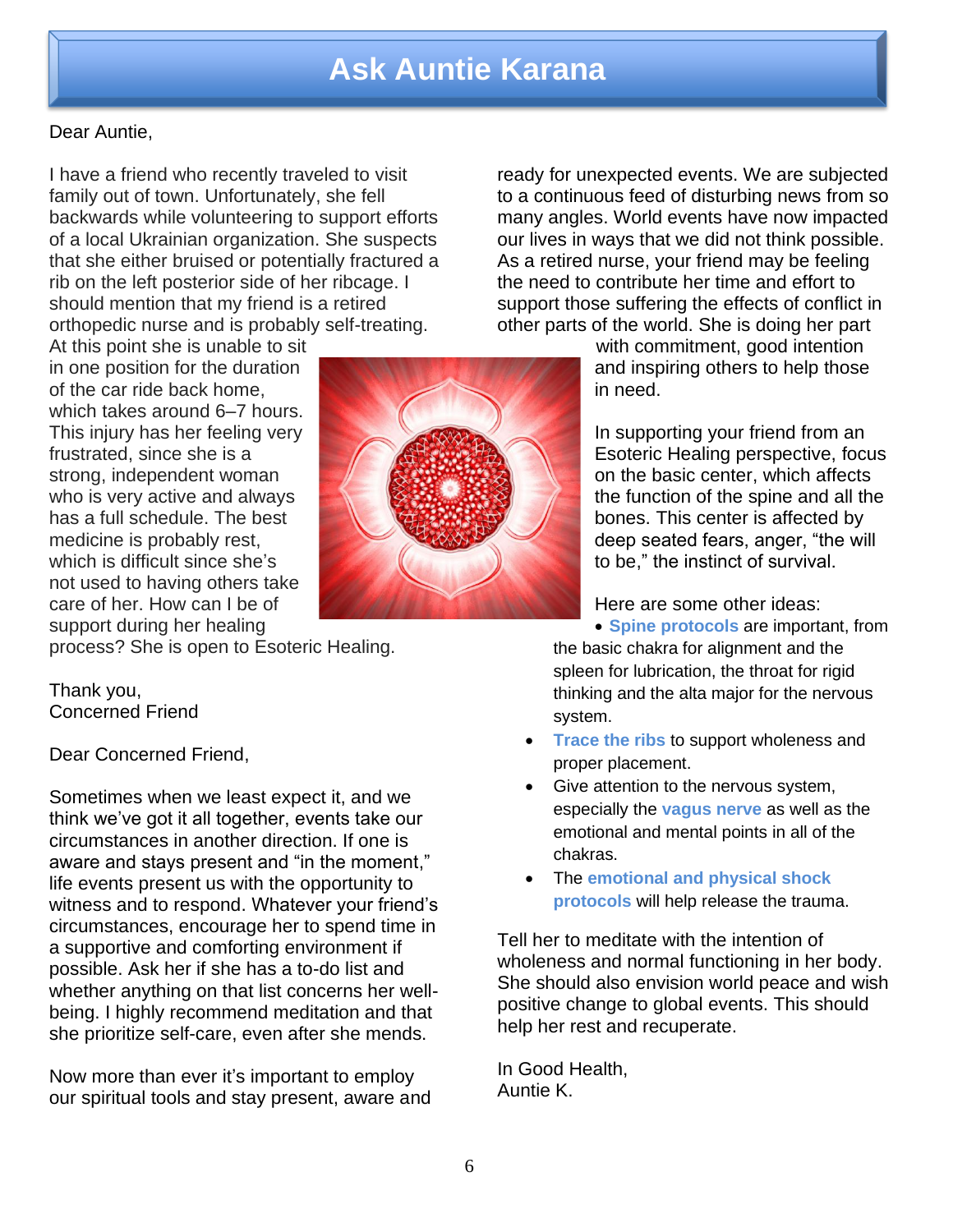# **NAEH News**

#### **Become a NAEH Certified Practitioner**

Want to become a certified NAEH practitioner? The NAEH Certification Committee is celebrating its  $10<sup>th</sup>$  year of offering this program to Esoteric Healing Practitioners! Applications are due June 1, 2022. Click [here](https://www.naehonline.org/certification1) for additional information.

Feel free to reach out to Lyn Ludwig at [naehcertification@gmail.com](mailto:naehcertification@gmail.com) with any questions that you may have regarding this program.

In Light and Love from your NAEH Certification Committee, Lyn Ludwig, CPEH, Bonnie Dysinger, CPEH, Maria Hubbuch, CPEH, and Claire Hardsaw, CPEH

#### **Updated Esoteric Healing Brochures**

The Education Committee is pleased to announce that we now have new downloadable Esoteric Healing brochures with updated graphics for practitioners to use. NAEH members will need to login to their profile to access brochures for printing. Find the brochures under the "Member Resource" tab. There are two options to choose from and both have a place for you to add your personal contact info.

# **Esoteric Healing Study/Practice Groups**

Esoteric Healing practice groups are a great way to meet and interact with other practitioners, ask questions and practice your skills.

#### **Benicia, CA**

Via ZOOM. This Esoteric Healing practice group meets the 4th Tuesday of each month at 5:30 p.m. PT with Bonnie Dysinger, CPEH. All levels are welcome. Join us on Zoom from wherever you are in the world! Email Bonnie at [bonnie@bonniedysinger.com](mailto:bonnie@bonniedysinger.com) or call 517-281-1706 to be added to the mailing list.

#### **Ann Arbor, MI**

Meets the second Saturday of the month from 1 p.m.–3 p.m. ET. Call Diane Rolka at 517-881- 7789, or email to [Diane.Rolka@gmail.com](mailto:Diane.Rolka@gmail.com) to inquire/confirm.

#### **Madison, WI**

The Wisconsin study group meets in Madison bi-monthly; meetings are March, May, July, September and November. All levels welcome! Contact Kathleen Hautala for specific dates and more information at [info@naehonline.](mailto:info@naehonline)org or text 414-364-1557.

Note: If you have a study group and would like to have your contact info published, please contact [kathleenhautala@gmail.com](mailto:kathleenhautala@gmail.com) with details.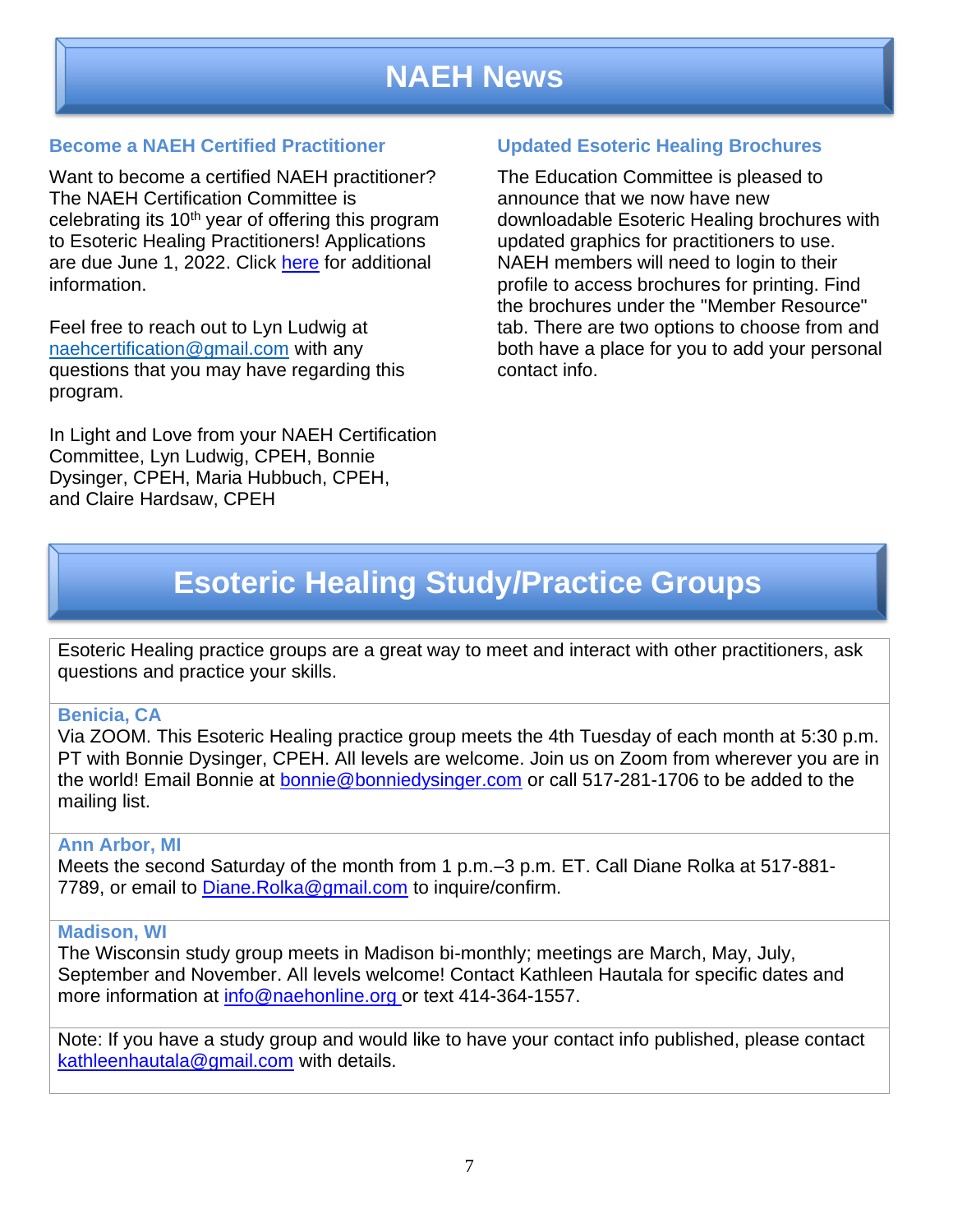#### **Sunday, May 29, 7 p.m.–8:30 p.m. ET, via Zoom**

We are pleased to announce the NAEH Book Circle, which will meet regularly on the last Sunday of each month.

The Book Circle was created to expand opportunities to enhance our understanding and practice of Esoteric Healing. In May, our book will be *Medical Medium,* Anthony William, (Hay House publishers, 2015 & 2021) with a focus on *how might the material presented in this book facilitate our practice of Esoteric Healing?* 



In June and July, our book will be Shamini Jain, *Healing Ourselves: Biofield Science and the Future of Health* (Sounds True publishers, 2021). Discussion questions will be provided in early June.

Future books may include Gregg Braden, *The Divine Matrix*; Robert Bruce, *Energy Work: The Secrets of Healing and Spiritual Growth;* Lucille Cedercrans, *The Nature of the Soul*; Stephen Chernikeeff, *Esoteric Apprentice*; Bruce Lipton, *The Biology of Belief*; Norm Shealy, *Medical Intuition,*  among others*.* Book Circle participants will contribute to the selection of future books. To sign up and participate in the NAEH Book Circle, please contact Susan Linz, [radiant.heart.enterprises@gmail.com.](about:blank) The Zoom link will be sent to you by email. Please consider volunteering to draw the Angel Card and/or guide the meditation to begin the book circle.

To stay informed about the NAEH Book Circle, please visit the [Event List calendar.](https://www.naehonline.org/event-list)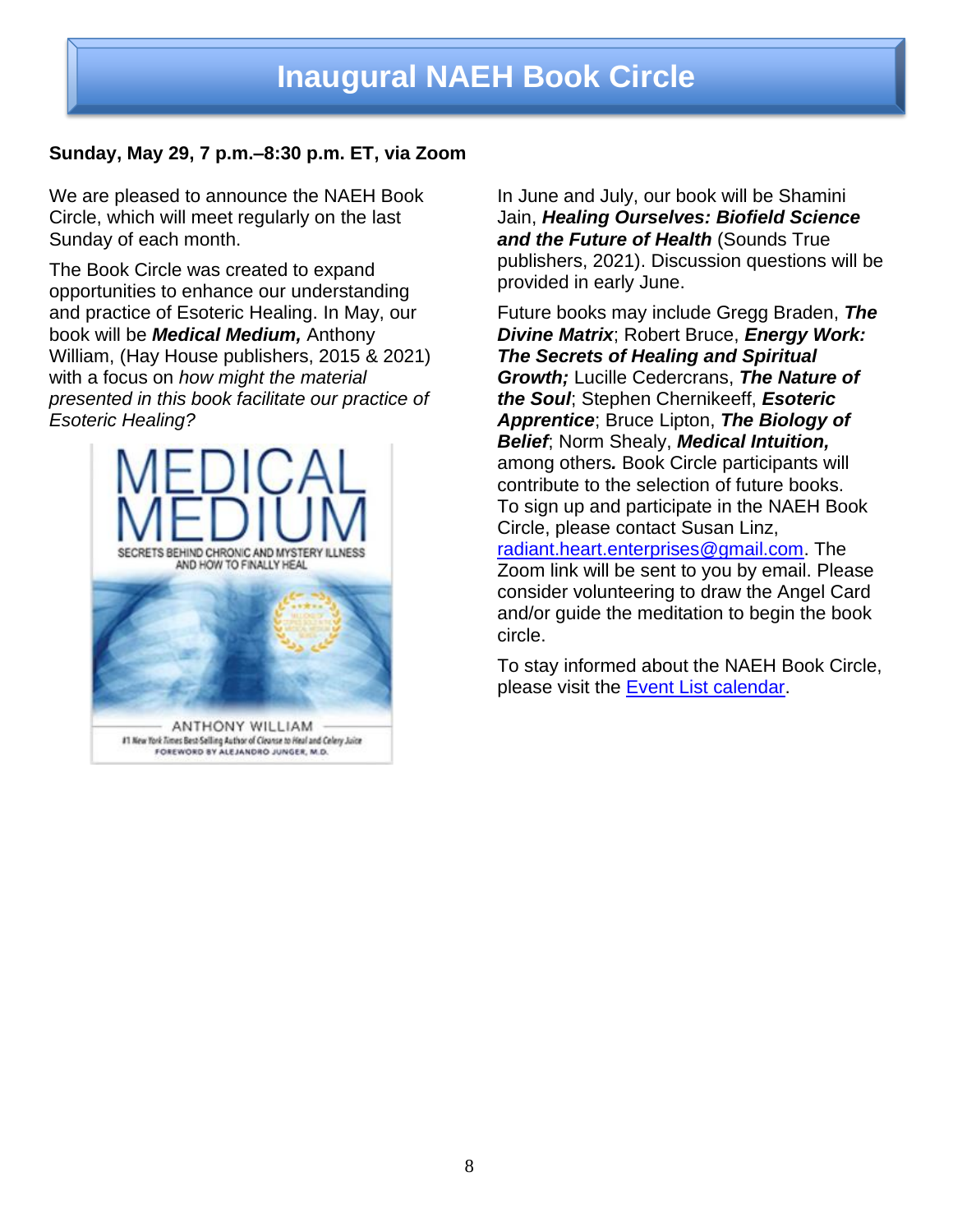## **Recipe**

### **Ten Ingredient Alkalizing Green Soup**

Be sure to rinse/wash all greens well prior to using. You can make a chunky, alternative version of by adding the split peas after pureeing the rest of the ingredients.

#### **INGREDIENTS**

*sdfasdf*

- 1 cup cooked split green peas
- 2 ounces (2 handfuls) spinach, de-stemmed
- 1 large celery stalk
- 1 ounce parsley leaves (1 handful)
- 1 ounce cilantro leaves (1 handful)
- 1 clove garlic
- 1 tablespoon miso
- 1 tablespoon nutritional yeast
- 2 tablespoons coconut cream\*
- 2 1/2 cups water
- Toppings: any/all of the following: shaved watermelon radish (soak in salt water), toasted almonds, celery and/or cilantro leaves

#### **INSTRUCTIONS**

- 1. Combine the split peas, spinach, celery, parsley, cilantro, garlic, miso, nutritional yeast, 1 tablespoon of the coconut cream, and the water. Puree until silky smooth. Transfer to a medium saucepan, and (if desired) heat gently until hot but not simmering. Taste, and adjust with a bit of salt or more miso, if needed.
- 2. Serve topped with a drizzle of the remaining cream, and whatever toppings you have on hand.

*Prep Time 5 minutes Cook Time 5 minutes Total Time 10 minutes Serves 4*

**NOTES** 

Use thick coconut cream from the top of a can of full-fat coconut milk.

To make this recipe not vegan, use plain whole fat yogurt or creme fraiche in lieu of coconut cream, and instead of water and nutritional yeast use bone broth. Yum!

[https://www.101cookbooks.com/wprm\\_print/7680](https://www.101cookbooks.com/wprm_print/7680)

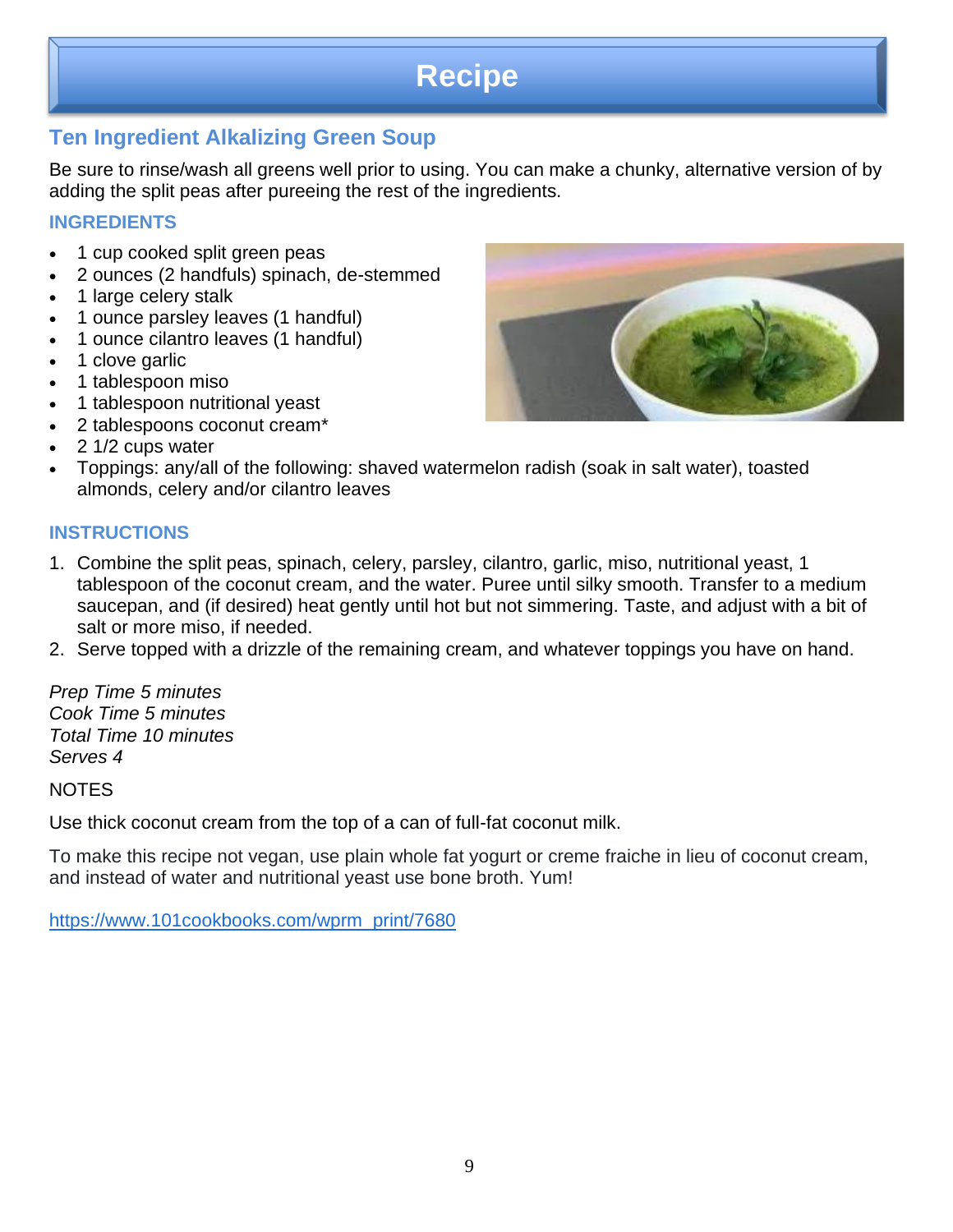## **In Loving Memory**

#### **Judy Jacka, Teacher and Practitioner of Esoteric Healing**

Passed over March 1, 2022

"I used to meditate by sitting quietly in the park and allowing the mind to empty from about 10 years old but I did not realize that the stillness and love experienced at these times was



something to do with the touch of the soul."

Judy was a bright light in the esoteric field both in Australia and internationally for many years. She had more than 40 years experience in using a blend of minerals, herbs, homeopathy,

and used Bowen therapy and energy healing. She travelled extensively to teach Esoteric Healing and had considerable influence in establishing this new healing science in Australasia and elsewhere. Judy is also the author of several books. Here is an interview with her in 2010. - Leoni Hodgson

Q: People who are on the Path begin their journey at all different ages, and often after a crisis of some sort. What age were you Judy when you started thinking of spiritual or esoteric matters?

Judy: I was quite young – about 10 years old when rejecting the Christian Theology from the pulpit of an Anglican church on the occasion of a sermon about missionaries and how lucky if the 'natives' managed to be contacted by a missionary so that they could be saved! This concept seemed quite illogical given that there would not be enough missionaries to contact all tribes. That those not contacted might go to hell seemed preposterous even to my young age. I also used to meditate by sitting quietly in

the park opposite our home and allowing the mind to empty from about 10 years old but I did not realise that the stillness and love experienced at these times was something to do with the touch of the soul. I would go home feeling totally refreshed.

Q: What were the circumstances that caused you to consciously step onto the Path?

Judy: At age 19 when there was a definite urge to work in the helping professions and nursing was chosen as this field. This was a defined turning point and occurred when sitting quietly in a meditative state during a working holiday at Mt. Hotham. Appropriately for a Pisces ascendant, I had just finished reading the Nun's Story – a popular book at the time. However, the medical model was deeply disappointing but relating to the patients was rewarding. During nursing training, I visited the Theosophical bookshop at the age of 21 and to use a colloquial phrase the books 'blew my mind apart.' Following seven years of reading and regular meditation, I started studying the Bailey books. After experiencing the Esoteric section of the Theosophical Society, Comasonry and the Liberal Catholic church, at age 35, I joined the Arcane school which was initiated by Alice Bailey and I have enjoyed this work ever since.

Q: The Tibetan Mater mentions several world server groups. In which group of world servers do you think you belong? Why? In what way are you currently serving humanity?

Judy: Having worked in the area of health since the age of 16 and still working in this area as a natural therapist and healer, I would have to say if we are talking about the seed groups, it would be the group of magnetic healers. Both teaching and healing has always featured strongly and this includes the continuing commentating work in the Arcane school.

Q: What would you say is your most important work so far?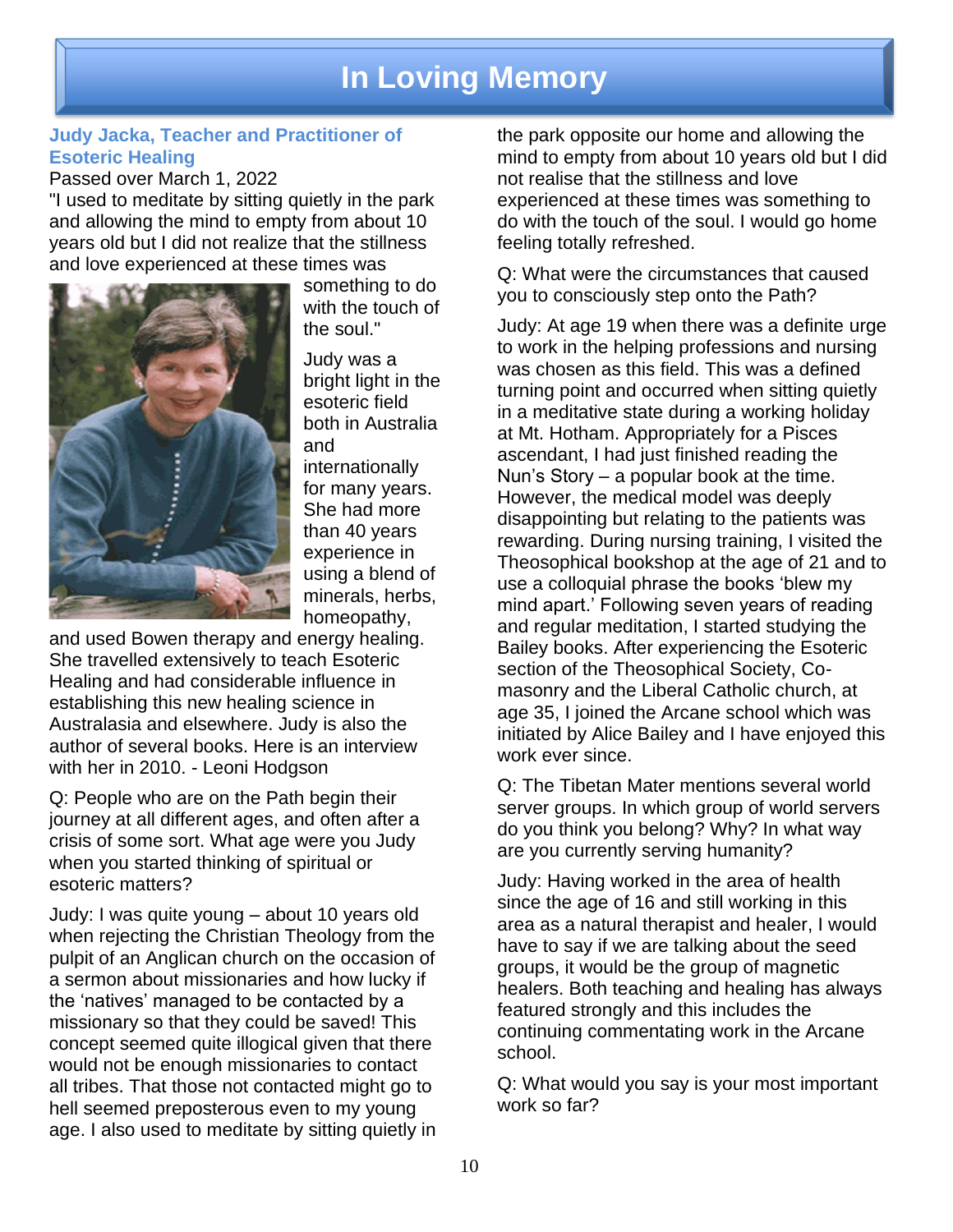Judy: Probably seeding the thought atmosphere by lecturing and writing in the area of health and healing with a big emphasis on the energy body and the fields which sub-stand or underlie our physical bodies. This work includes spreading ideas and information on the following topics:

- Bridging between medical research on energy fields and our experience of health and disease.
- Demonstrating the need for a synthesis of therapies to cover the inner and outer factors causing disease.
- Teaching people to identify, measure and evaluate their energy field
- Teaching the skills to help people take responsibility for their own treatment
- Teaching meditation so that a person my align with their own soul and inner healing energies

Q: These are troubling times. What is your spiritual goal for the future?

Judy: To forge an ever-closer alignment with the soul and higher levels of being so that teaching and writing is further enhanced.

Q: What do you think is the most important matter to address on earth, the greatest

problem man currently faces? And what should people do to address this matter?

Judy: The greatest problem still appears to be greed and desire for pleasure in many ways rather than searching for a meaning to life. We could say that the current international monetary crisis provides an opportunity for the sacral energies of humanity on mass, to be raised to the throat center via the heart. Related to and coming from this karma/manasic process is climate change which is basically caused by industrial processes and technology again, related to corporate and individual greed.

Q. How would you define the so-called Reappearance of the Christ? What advice would you give so that people can assist this process?

Judy: The incarnation on earth of unconditional love embodied in the being known as the Christ. It needs to be explained that this is a world office or position and not the prerogative of the Christian religion or of only one spiritual being throughout history.

# **End Notes**

### **Update Your Info**

NAEH Members! Do you need to update any of your contact information? Do you have a new address, phone number, or email? If so, update your new information in your profile in our NAEH Directory.

If you need any assistance, please contact Suzie, our NAEH Office Support Specialist, by email at info@naehonline.org, or call 517-898-0271.

#### **Submit Your Content**

Our Spring 2022 *Lifestream* journals will be mailed soon! Do you have an article, book review, case review, or meditation you would like to write for publication in the journal?

Please contact Joni Larson at larsonj699@gmail.com, or Bonnie Dysinger at bonnie@bonniedysinger.com for more information.